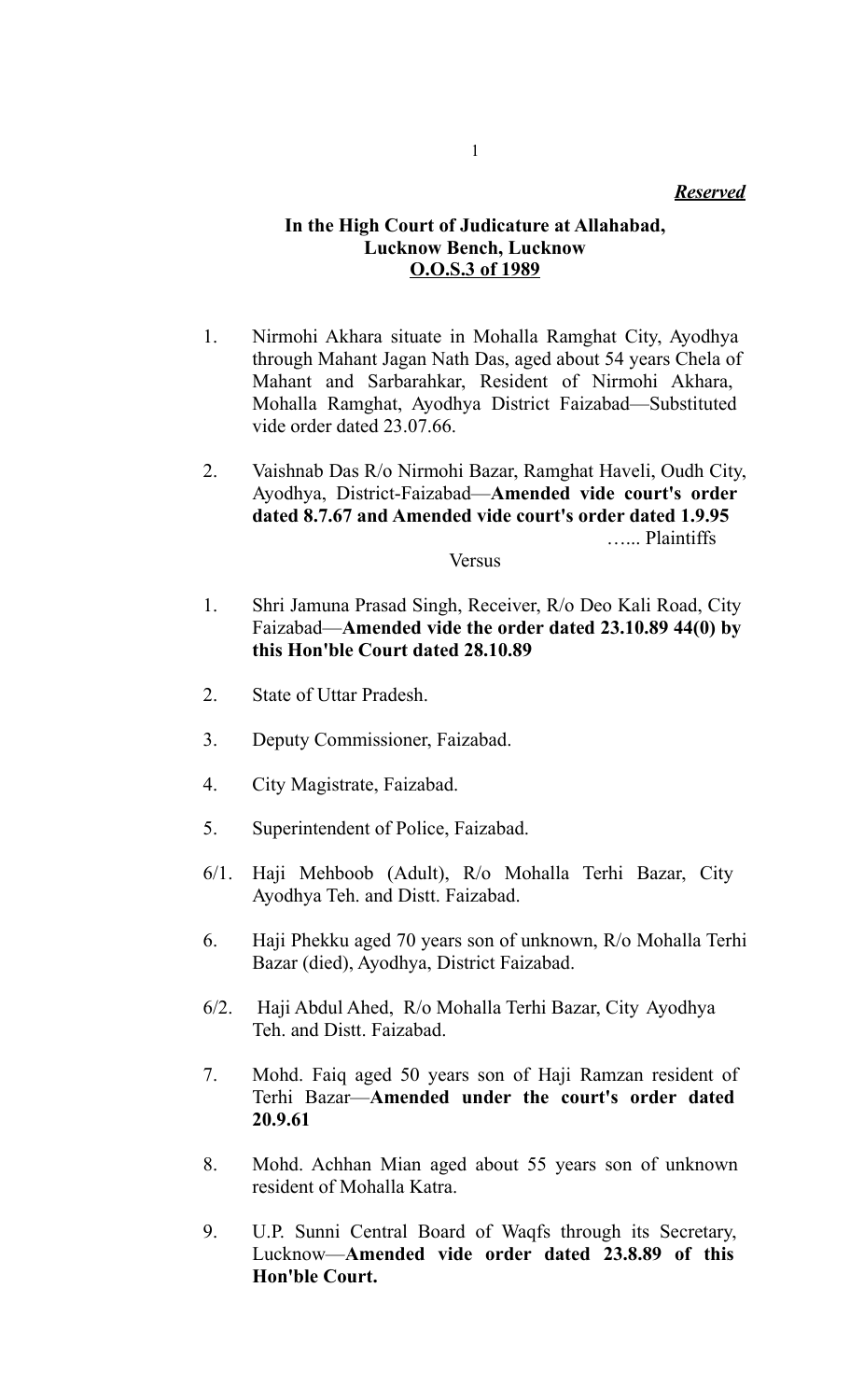(6 to 8) City Ayodhya Pargana Haveli Oudh Tahsil and district Faizabad on behalf of themselves and all other members of the Muslim Community.

- 10. Umesh Chandra Pandey aged 34 years S/o Shri Ram Shanker Pandey S/o Rampali Ayodhya City Distt. Faizabad (Haveli Oudh)--**Amended vide court's order 28.1.89.**
- 11. Mohd. Farook S/o Zahoor Ahmad r/o Singarhat, Ayodhya Distt. Faizabad—**Amended by the order of this Hon'ble Court dated 3.12.91.**

-----------

…..Defendants

#### *Judgement delivered by Hon'ble Dharam Veer Sharma, J.*

This suit has been filed by Nirmohi Akhara situate in Mohalla Ram Kot, City Ayodhya through its Mahant with a prayer that a decree be passed in favour of the plaintiffs against defendants for removal of defendant no.1, namely, Sri Jamuna Prasad Singh, Receiver, resident of Deo Kali Road, City Faizabad, from the management and charge of the temple Ram Janam Bhoomi and for that delivering the same to the plaintiff through its Mahant and Sarbarahkar Mahant Jagan Nath Das.

According to the plaint averment there exists in Ayodhya, since the days of Yore an ancient Math or Akhara of Ramanandi Varagis called Nirmohi with its seat at Ramghat known as Nirmohi Akhara, plaintiff no. 1 which is the religious establishment of a public character. The Janam Sthan now commonly known as Janam Bhumi, the birth place of Lord Ram Chandra, situate in Ayodhya belongs and has always belonged to the plaintiff no.1 who through its reigning Mahant and Sarbrahkar has ever since been managing it and receiving offerings made there at in form of money, sweets, flowers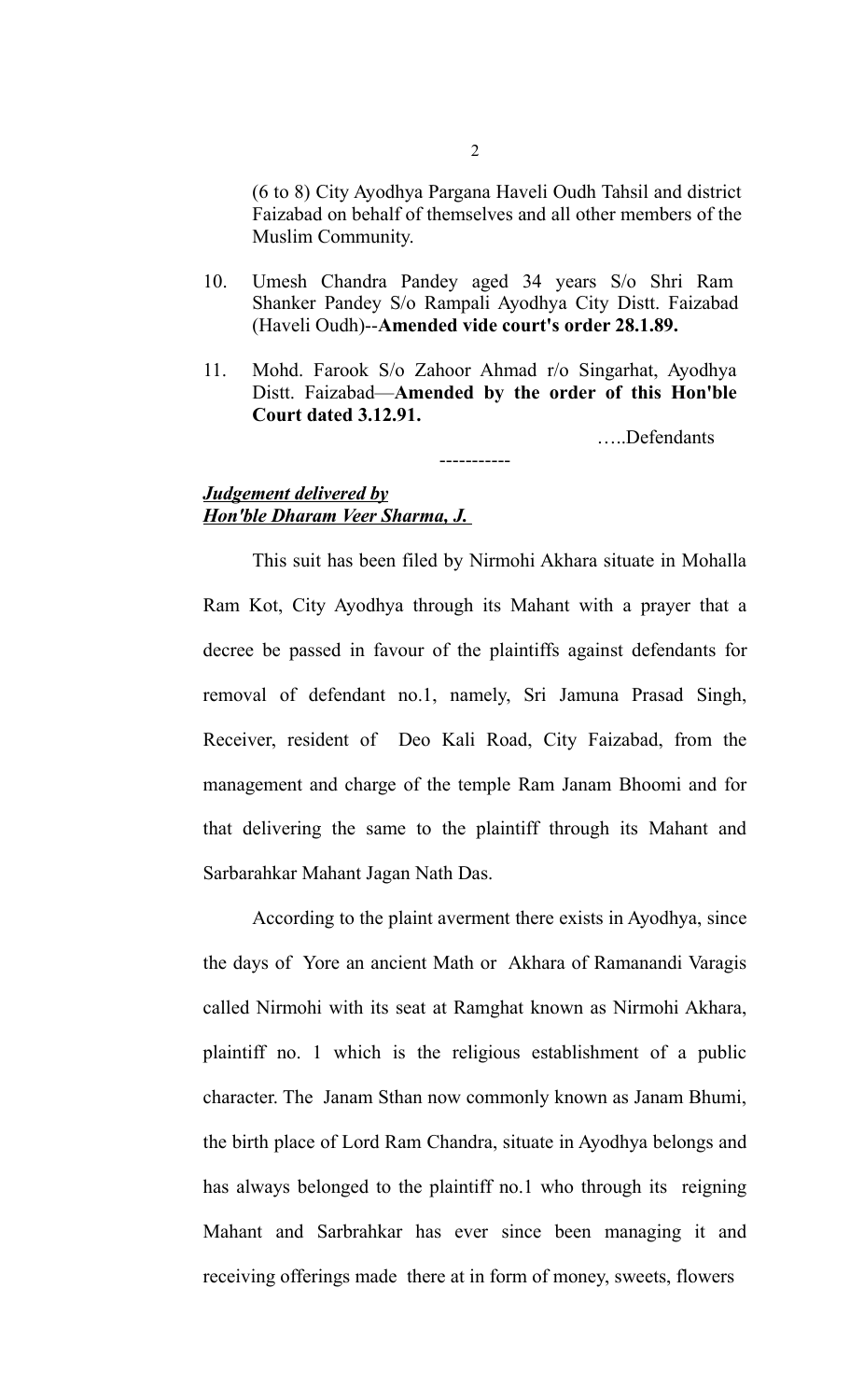and fruits and other article and things.

The said Asthan of Janam Bhumi is of an ancient antiquity and has been existing since before the living memory of man and lies within the boundaries shown by letters A B C D in the sketch map appended with the plaint. The temple building of Janam Bhumi has been marked by letters E F G K P N M L E is the building denoted by letters E F G H I J K L E of the main temple of Janam Bhumi wherein is installed the idol of Ram Chandra Ji with Lakshman Ji, Hanuman Ji and Saligramji. It has further been averred that the said temple has ever since been in the possession of the plaintiffs and none others but Hindus have ever since been allowed to enter or worship therein and offerings made therein are in the form of money sweets, flowers, fruits other articles and things have always been received by the plaintiffs through their pujaries. Before the judgment of the writ petition of 11.12.92 on  $6<sup>th</sup>$  December, 1992 the temple of Nirmohi Akhara were also demolished by some miscreants who had no religion caste or creed. The main temple was demolished on 6.12.1992 and further cause of action against defendants no. 1 to 5 arose during pendency of the suit when the property and temples of plaintiff were demolished on  $6<sup>th</sup>$  December, 1992.

Nirmohi Akhara is the Panchyati Math of Ram Nandi sect of Bairagies and as such is a religious denomination following its own religious faith and pursuit according to its own custom prevalent in Vairagies sect of Sadhus. The customs of Akhara Nirmohi have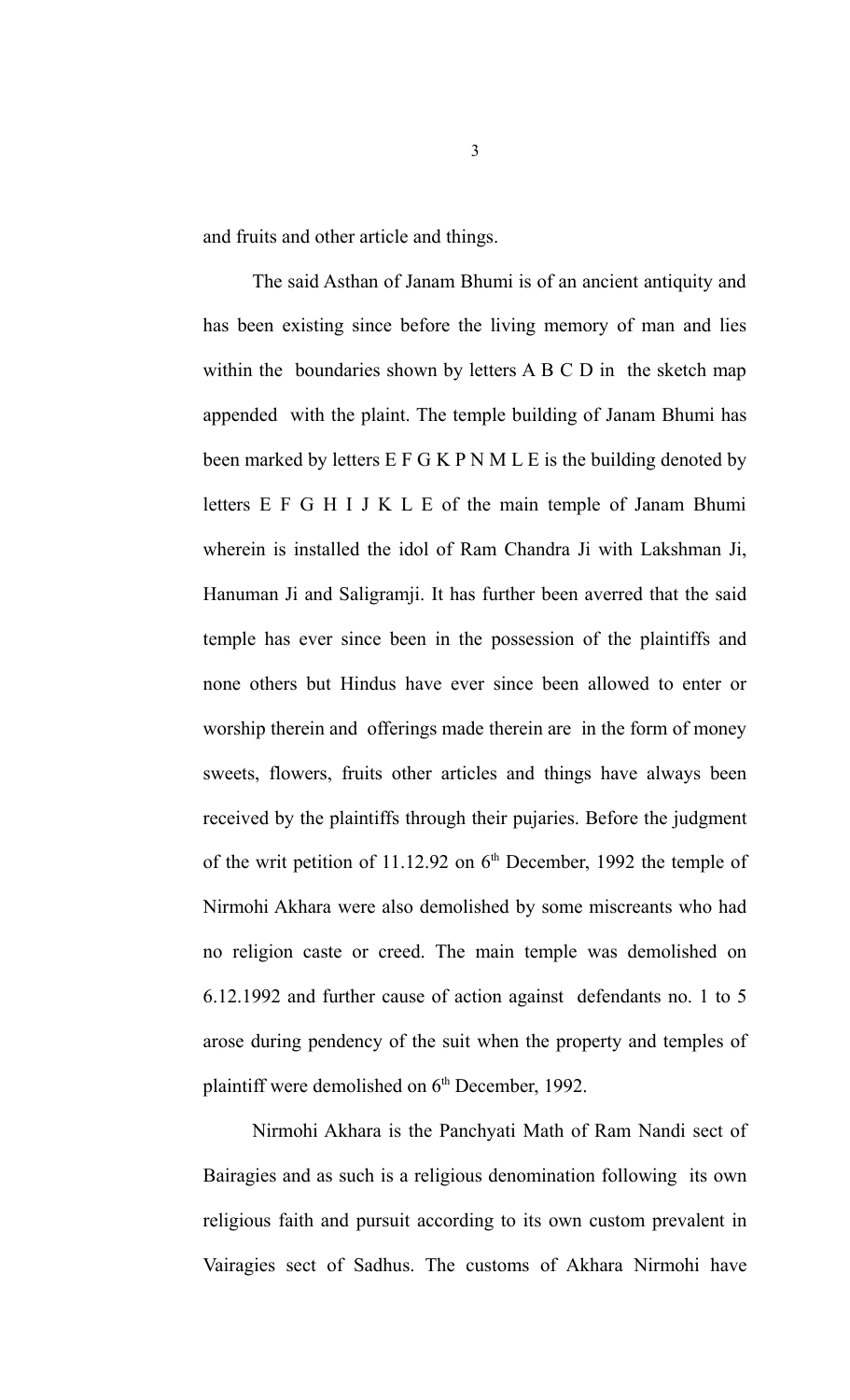reduced in writing on 19.03.1949 by registered deed.

The plaintiff Nirmohi Akhara owns several temples in it and all of such temples through Panches and Mahant's of Akhara. The whole temples and properties vest in Akhara i.e. plaintiff. The plaintiff being a Panchyati Math acts on democratic pattern. The management and right to manage all temples of Akhara vest absolutely with Panches of Akhara and Mahant being a formal head of Institution is to act on majority opinion of Panches.

The plaintiff went on to state that no Mohammadan could or ever did enter in the said temple building. But even if it is attempted to be proved that any Mohammadan ever entered it, it would be totally wrong and is denied by the plaintiffs. No Mohammadan has ever been allowed to enter into it or has ever attempted to enter into it at least ever since the year 1934. It has further been averred in the plaint that in the year 1950, the City Magistrate, Faizabad, the defendant no. 4 without any lawful cause and with the active connivance of defendants no. 2, 3 and  $5$  and under the wrong persuasion of defendants nos. 6 to 8 who claim to represent the Muslim Community, attached the main temple, shown by letter E F G H I J K L I in the said sketch map with all the articles mentioned in list 'A' appended with the plaint in a proceedings under Section 145 Cr.P.C., and placed the said temple and the articles under the charge of defendant no.1 as a Receiver on 5.1.1950.

Plaintiffs have been wrongfully deprived of their management and charge of the said temple due to illegal under Section 145 Cr.P.C.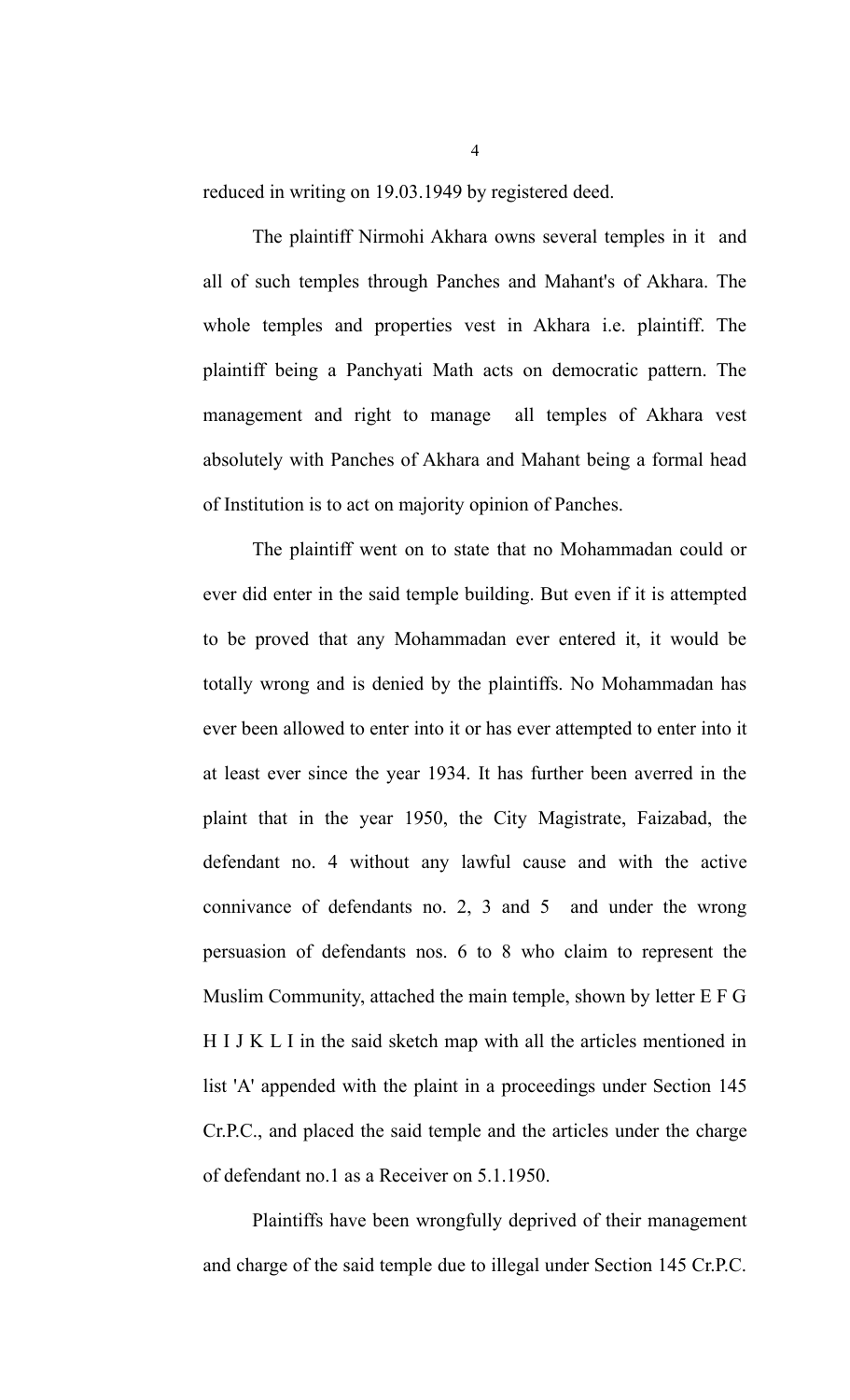Proceedings are unduly prolonged and lingered with the connivance of all the defendants and since no immediate termination of the same seems to be in sight and since the defendant no.4 refuses in connivance with other defendants to hand over charge and management of the temple to the plaintiffs from the hands of the receiver, the institution of the present suit has become inevitable.

The plaintiffs are entitled for the management and charge of the said temple and it should be delivered to him through the former's Mahant and Sarbarhkar.

The defendants no. 6 to 8 claimed to be the representatives of the Muslim community who have got themselves interested in the subject-matter of the suit and are not getting the charge and management of the temple delivered to the plaintiffs and are exercising undue influence on the defendants no. 1 to 5. They are sued in their representative capacity on behalf of the entire Muslim community with the permission of the court.

The cause of action for the suit arose on 5.1.1950 on the defendant no. 4 illegally taking over the management and charge of the temple of said articles and entrusting it to the said receiver i.e. defendant no.1.

The notice as required by Section 80 C.P.C. has been given to the defendants 1 to 5 which was delivered to them between 6.10.59 and 12.10.59 and which has been replied by them through the defendant no.3 intimating their decision to defend the present suit.

The permission of the court to file the suit against the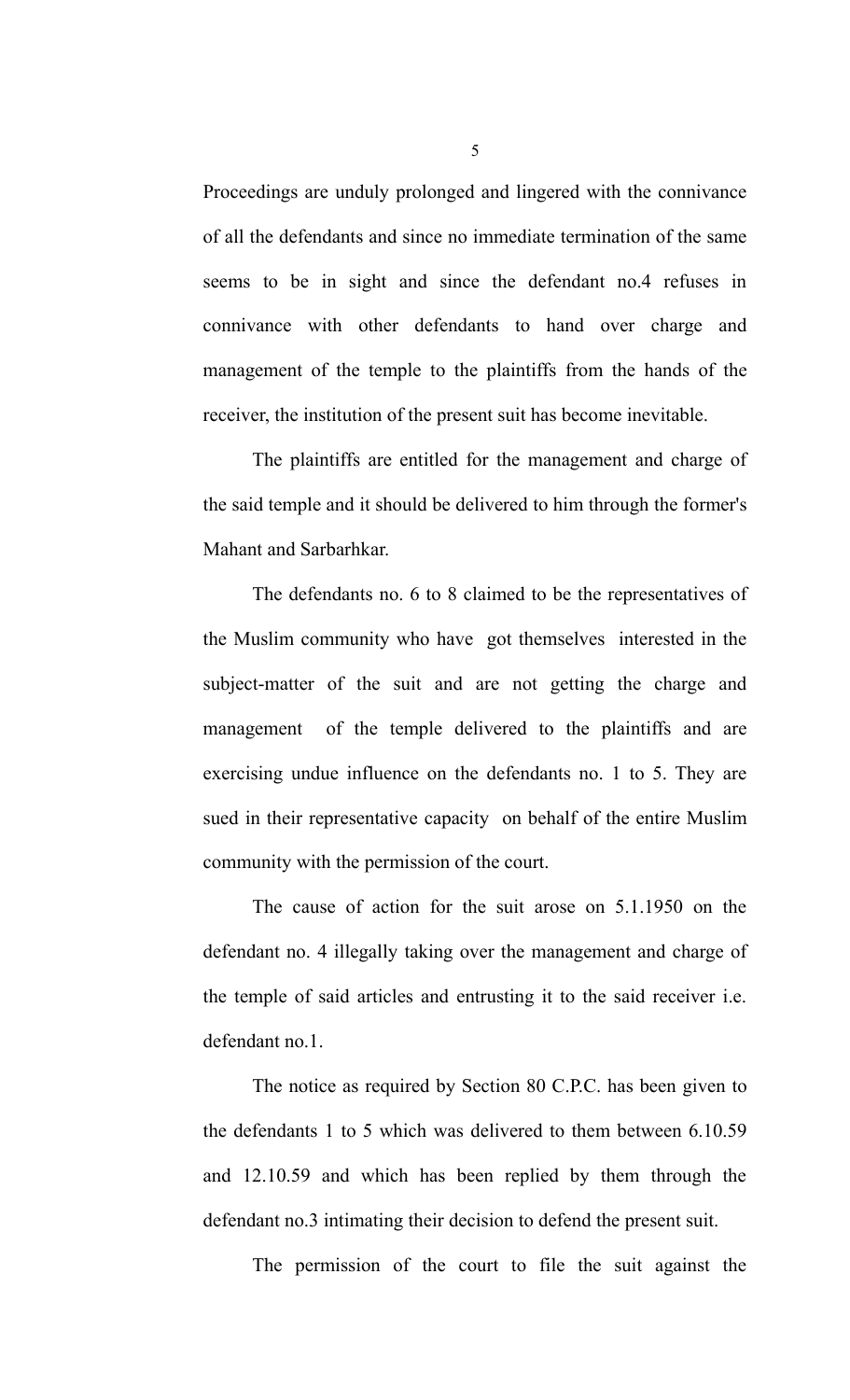defendants 6 to 8 on behalf of themselves and all other members of the Muslim community has been obtained under Order 1 Rule 8 C.P.C. A list of 20 Articles has been given in the appendix dated 17.12.59 which was taken into possession by the Receiver.

Defendants no. 6 to 8 have filed their written statement and denied all the averments made by the plaintiff in para 1 to 14 of the plaint. In their additional pleas they have stated that the property in suit has been constructed by the Emperor Babar which is called Babri Masjid and was constructed through Mir Baqi, the minister of Emperor Babar in 1528. This property was given in Waqf for common Muslim since then every Muslim has right of prayer in the mosque. A sum of Rs. 60/- per year was granted by Emperor Babar for the maintenance of the mosque which continued during Mughal period and Nawab of Oudh. This amount was enhanced and a sum of Rs. 302, 3 ana and 6 pai was fixed as an annual grant for the maintenance of the aforesaid mosque. This continued during the regime of British Government and in lieu of cash grant, grant free land were given in villages Solapuri, Ghuranpur and Bahoranpur.

It has further been stated that in 1885 Raghubar Das Mahant, Janam Sthan Ayodhya filed a suit against the Secretary of State for India in Council and Mohd. Asgar Mutwalli and Khatib Masjid Babri Majakur filed a suit in the court of Sub-Judge, Faizabad. A site plan was also appended with the plaint by the plaintiffs in which mosque was clearly shown and no objection was made by the plaintiffs in this regard. The plaintiff of this suit had sought relief only with regard to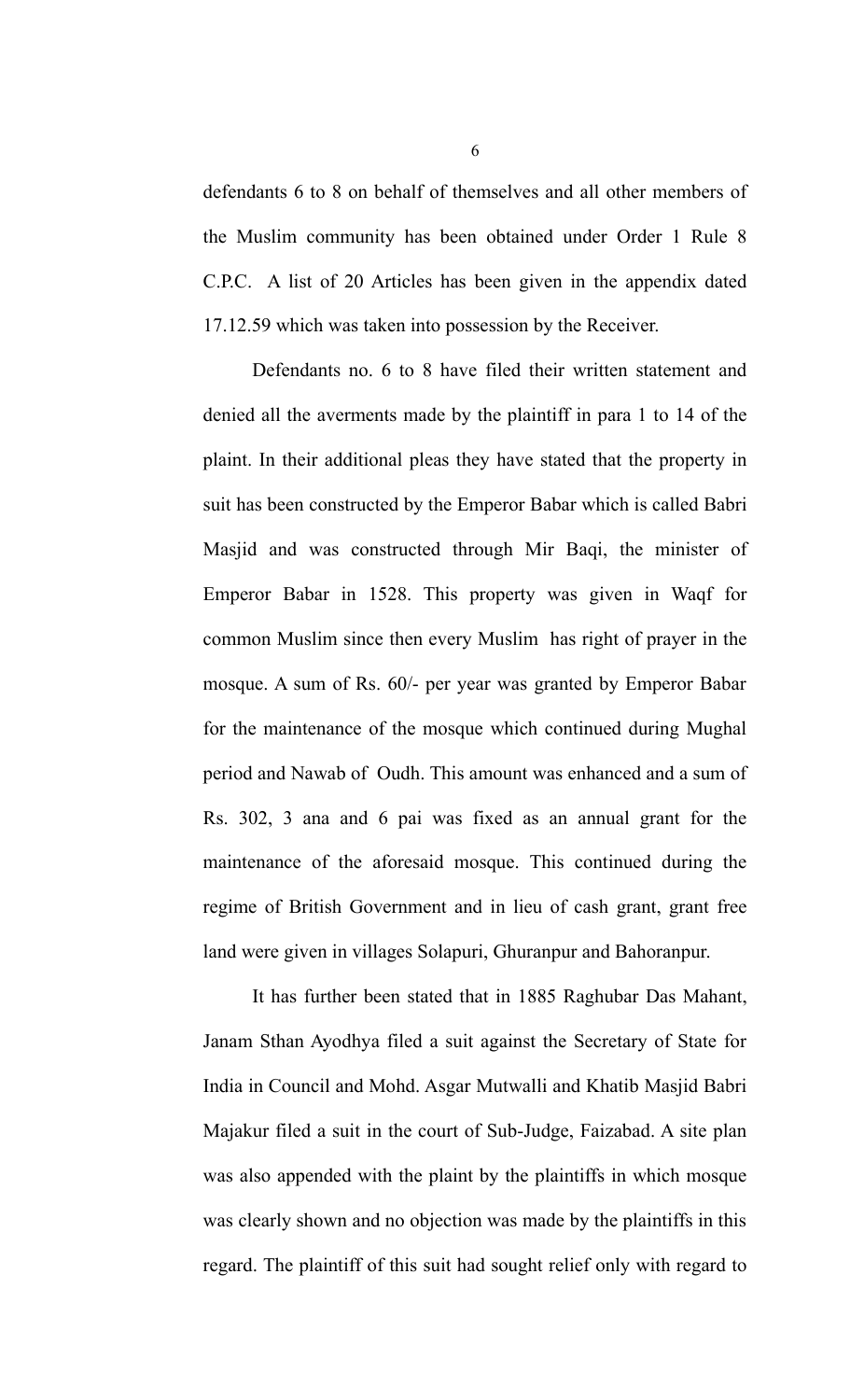a platform (chabutra), therefore, the averments made by the plaintiffs in the present suit that all the disputed property belongs to the temple Ram Janam Bhumi is completely false and groundless and has been framed with bad intention for the purpose of this very suit. The Sub-Judge, Faizabad on 24.12.85 dismissed the plaintiff's suit. This verdict was upheld by the appellate court and the remark relating to the title of the plaintiffs regarding platform (Chabutra) was struck off and appeal was accordingly dismissed. So many Mahants of Ayodhya on behalf of the Hindus had filed the suit and they had full knowledge of this litigation as per the provisions of Muslim Waqf Act No.13 of 1936. The Chief Commissioner of the Waqf was appointed who after inspection of mosque Babri decided that Emperor Babar had constructed this mosque and acknowledged this property as Sunni Waqf. Accordingly legal notification was issued which has become final and the possession of the Muslim community as Waqf on Babri Mosque has continuously in existence. Therefore, if plaintiffs or any other Hindu succeed in proving that prior to the construction of Babri mosque there existed any temple on the site in dispute to which defendants vehemently deny, in that situation also on the ground of being in possession for more than 400 years all the rights of plaintiffs have extinguished. Plaintiffs were never in possession over property in suit, therefore, being time barred this suit is liable to be dismissed. The suit is defective for want of notice against defendants no. 1 to 5. Defendants have no knowledge as to whether any idol has been installed in the property in suit or not as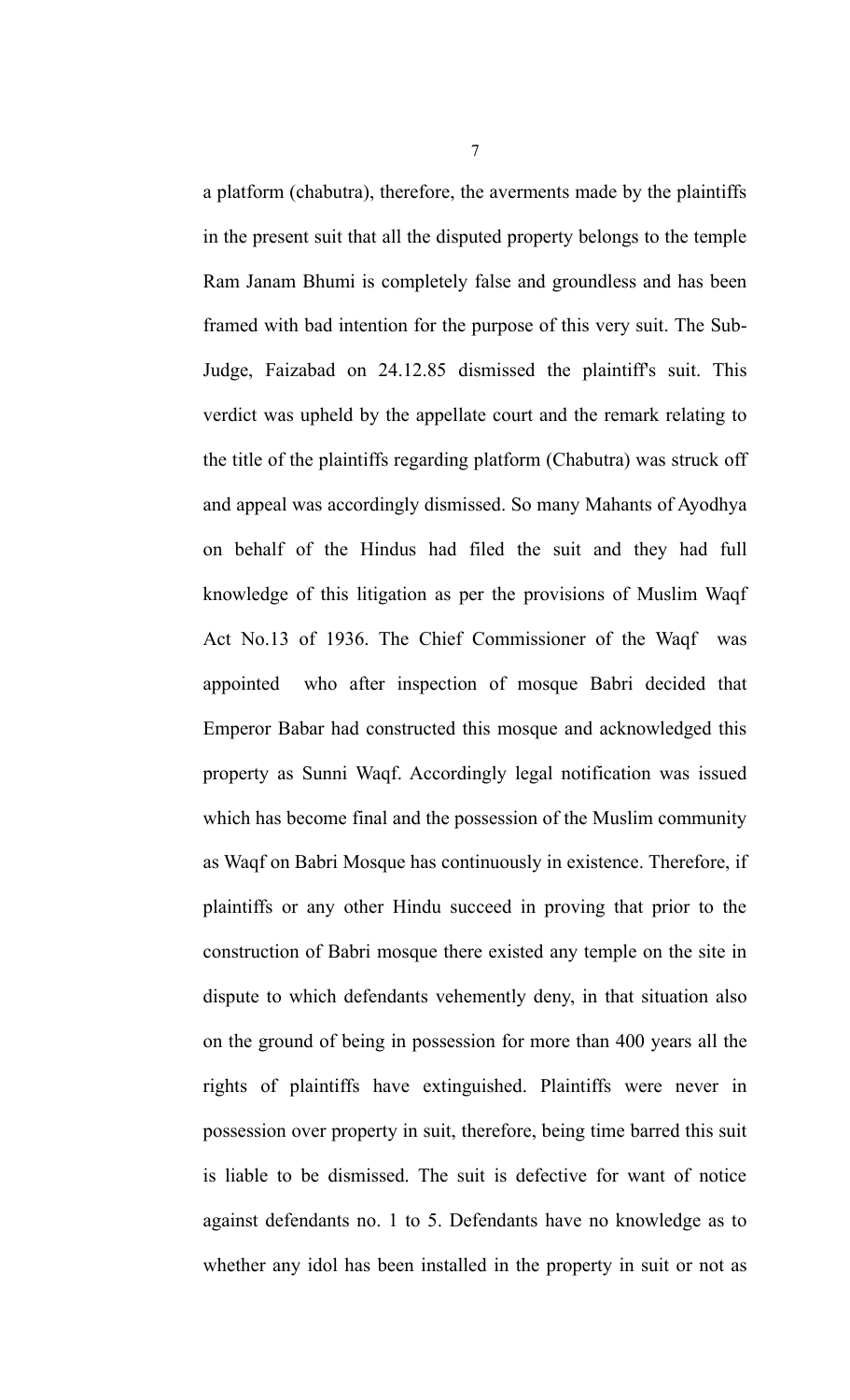till 16.12.49 Namaz has continuously been offered in the property in suit and there was no idol by that time. If any idol has been installed surreptitiously even then the nature of mosque will not alter and if any person wants to visit the disputed place for offering prayer and enters into it for this purpose, it will be an offence. In these circumstances, civil court has no jurisdiction to grant the relief as sought by the plaintiff of above suit. As far as defendants, they know that proceedings of Section 145 Cr.P.C. have been initiated by the defendant no.5 which is false against justice and has been done with the aid and help of Sri K.K.Nayar, Deputy Commissioner, Faizabad and Sri Guru Dut Singh, the then City Magistrate, Faizabad. There is another temple at Ayodhya which is known as temple Janam Sthan Ram Chandra Ji and is in existence for a very long time where the idols of Ram Chandra Ji and other Gods are installed. There lie graveyard towards east-southern and south of the mosque wherein graves of Muslims are present. There is no place known Shankar Chabutra, Sita Kop, Lomas Chaura, Hanumat Dwar and Barah Bhagwan or Samadhi of Markandey as shown in the plaint map are not there in the disputed land and has been shown by the plaintiffs with the mala fide intention. The plaintiffs have not shown since when and how they became the owner of the property in suit, for want of this fact it is not possible for the defendants to file complete written statement. Two suits are already pending which has been filed by Gopal Singh Visharad and Param Hans Ram Chandra Das. Since property in suit has been attached under Section 146 Cr.P.C., no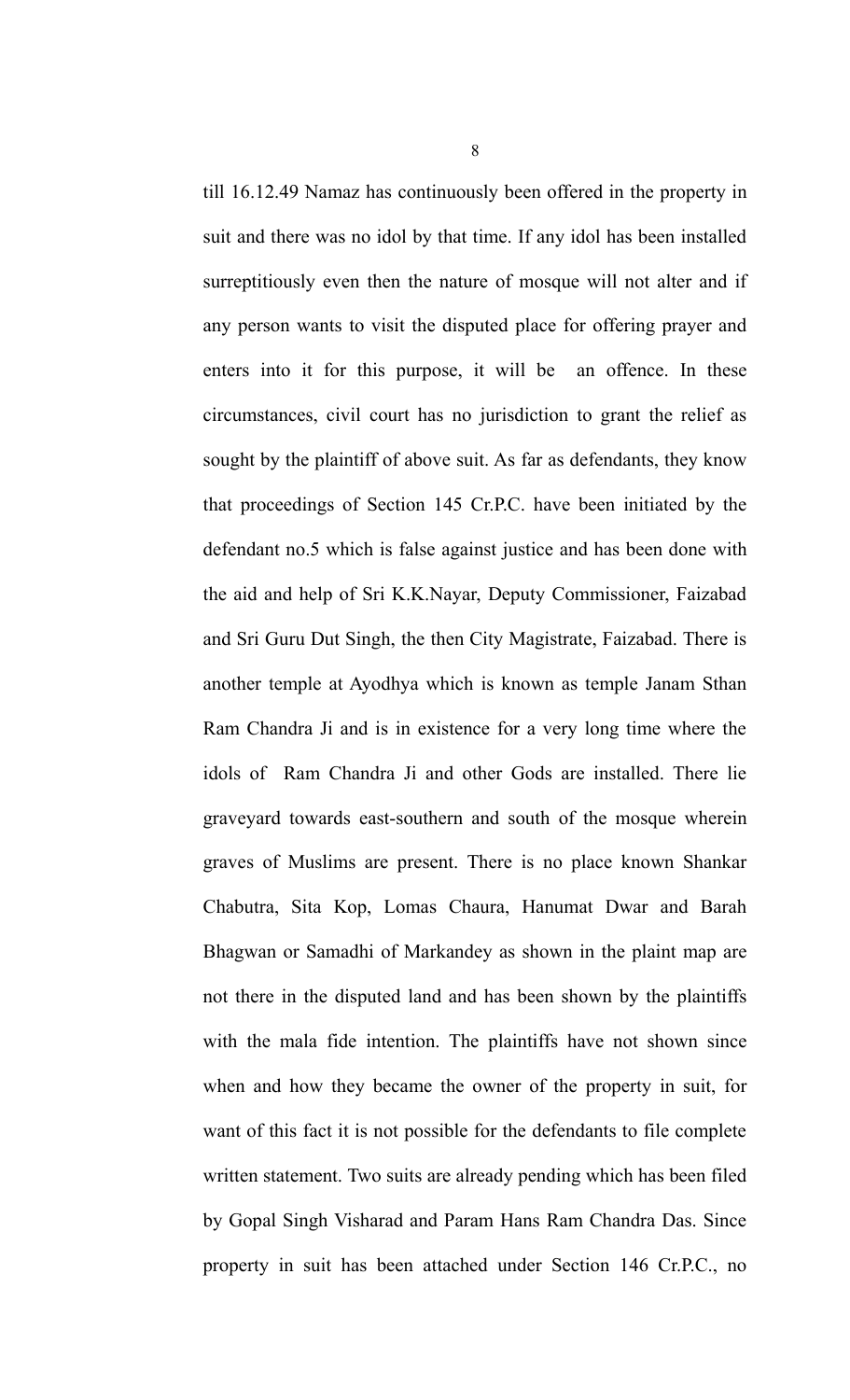regular suit could be filed by the plaintiff in this regard.

The suit is not maintainable as the defendants have no knowledge about the proceedings under Order 1 Rule 8 C.P.C. The defendants are entitled for special cost and suit is liable to be dismissed. The plaintiffs have filed their replication dated 13.5.63 in which all averments made in the plaint have been reiterated.

Defendants have also filed additional written statement in which it is stated that on 6.12.1992 the so called Ram Chabutra was demolished by the miscreants collected at the instance of Vishwa Hindu Parishad. On 6.12.1992 the building of the mosque was demolished and the same could not be called or alleged to be the Main Temple.

Sri Umesh Chandra Pandey, has also filed his written statement wherein he has stated that Mahant Raghu Nath Das died and there has been no proper substitution in his place. It has further been stated that Janam Sthan is a holy place of worship and belongs to the deity of Bhagwan SHRI RAM LALA VIRAJMAN there. It never belonged to and could not have belonged to the plaintiff no.1. The holy JANAM STHAN OR JANAM BHUMI is actually very old temple, whereas the plaintiff AKHADA on the other hand is an institution and owes its existence for no longer than two hundred years. The main presiding deity is BHAGWAN SHRI RAM, although there are several idols of other deities, termed as RAM DARBAR and are worshiped. Besides, there are other symbols, such as, 'CHARAN', SITA RASOI,' etc. to whom the deity of BHAGWAN SHRI RAM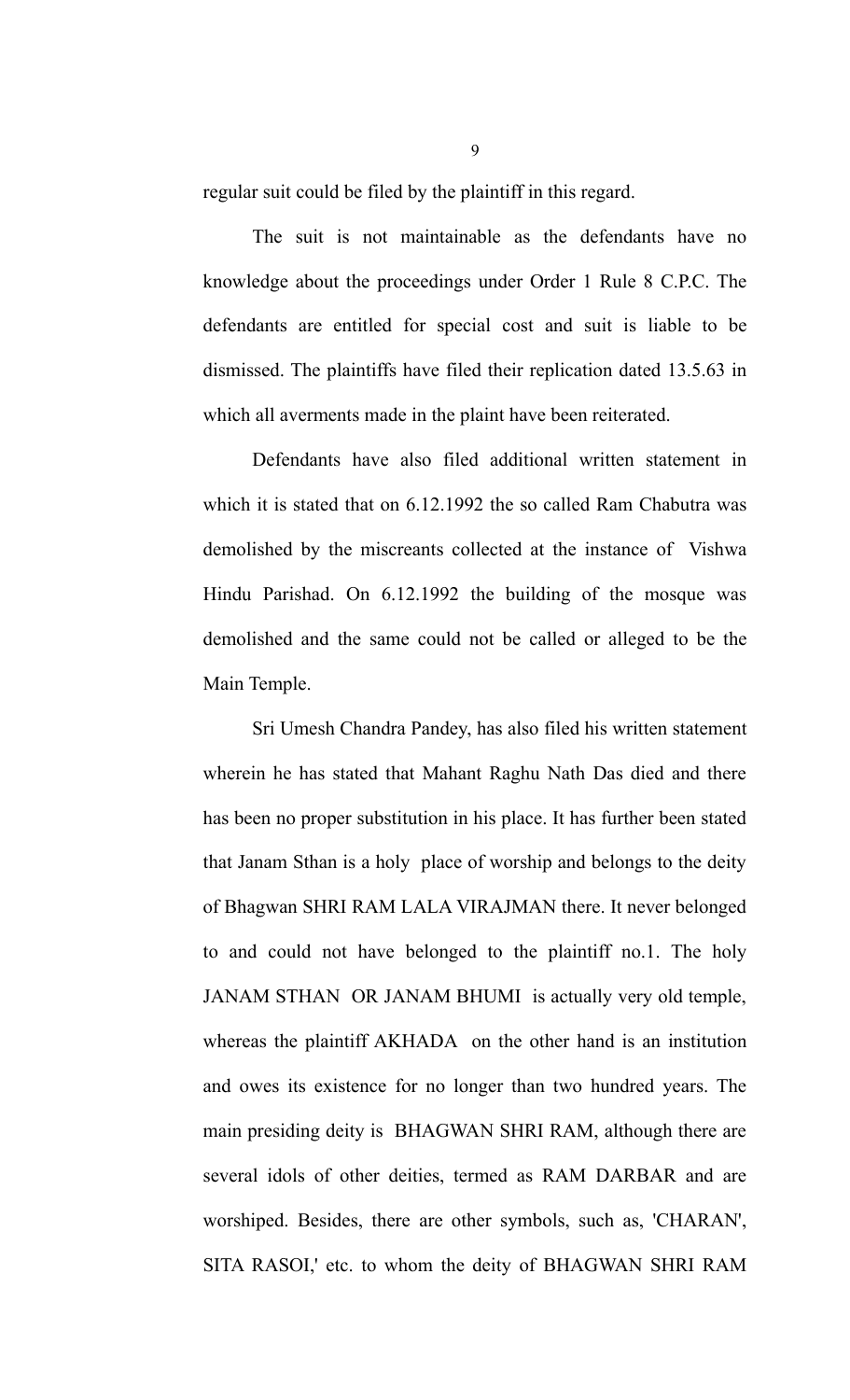therein is worshiped at SHRIM RAM JANAM BHUMI. In1857 A.D. the Britishers in order to divide the Hindus and Muslims divided Sthan by creating an inner enclosure and describing the boundary within the inner enclosure as a mosque but no Muslim who was a true Muslim, could appear to have frequented it for offering his prayer as the same is prohibited by the SHARIYAT. Moreover, even ALAMGIR (EMPEROR AURANGZEB) issued a mandate, known as FATWA-E-ALAMGIRI which clearly prohibits the offering of prayer by Muslim at such places. More so the KASAUTI pillars and the carvings of Gods and Goddesses thereon will clearly show that this place could not be used by a true Muslim for offering his prayers therein. The suit is barred by the provisions of Indian Evidence Act. The plaintiffs had adequate remedies under Cr.P.C. against the order of Additional City Magistrate, Faizabad. It has further been stated that the suit is liable to be tried separately and is liable to be dismissed with costs.

The plaintiffs have filed replication to the written statement of defendant no.10 reiterating the earlier facts given in the plaint.

#### **Issues framed in the court of Civil Judges Faizabad on 17.5.1963**

- **1.** Is there a temple of Janam Bhumi with idols installed therein as alleged in para 3 of the plaint ?
- **2.** Does the property in suit belong to the plaintiff No.1 ?
- **3.** Have plaintiffs acquired title by adverse possession for over 12 years ?
- **4.** Are plaintiffs entitled to get management and charge of the said temple ?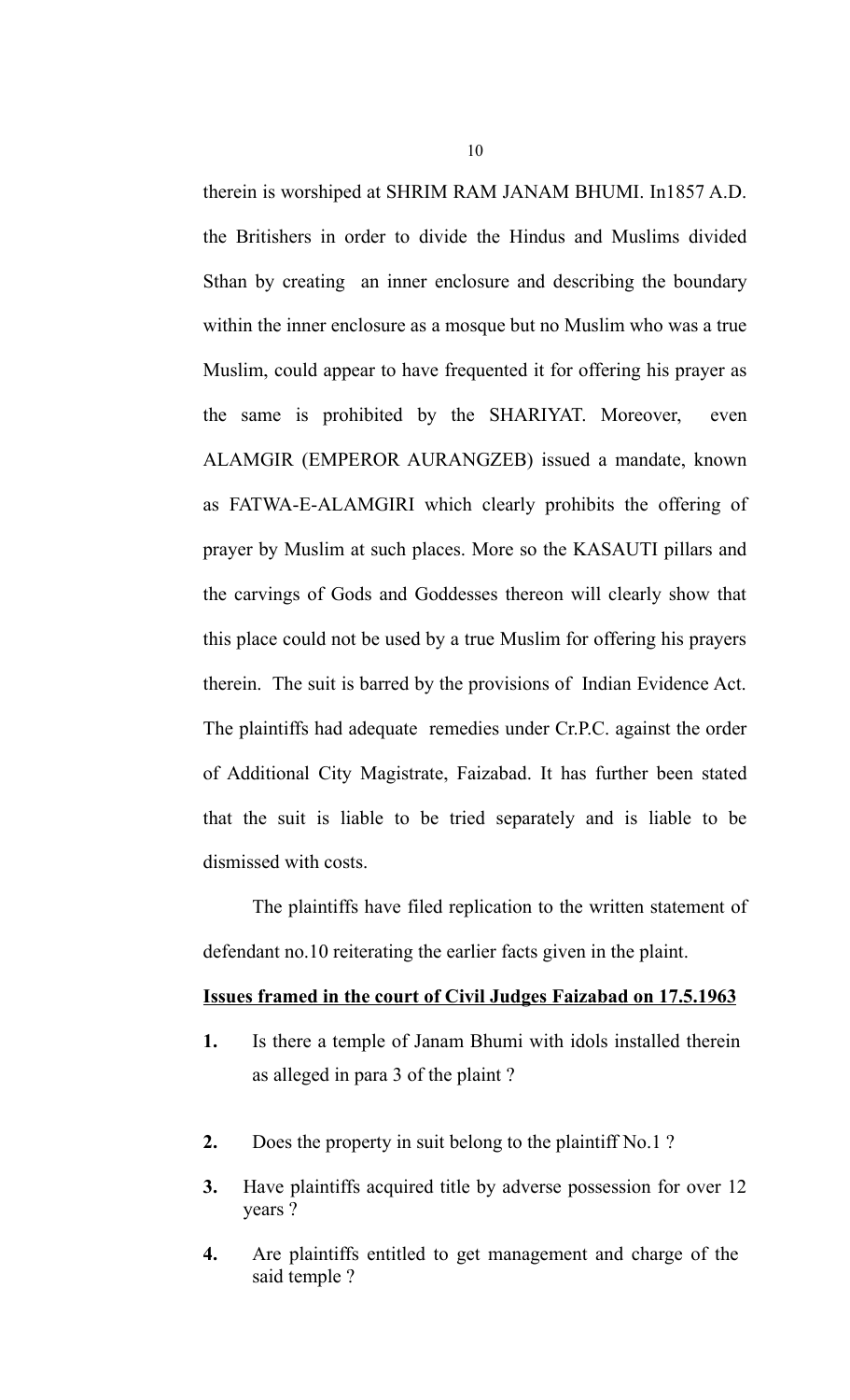- **5.** Is the property in suit a mosque made by Emperor Babar Known as Babari masjid ?
- **6.** Was the alleged mosque dedicated by Emperor Babar for worship by Muslims in general and made a public waqf property?
- **7(a)** Has there been a notification under Muslim Waqf Act (Act no.13 of 1936) declaring this property in suit as a Sunni Waqf ?
- **7(b)** Is the said notification final and binding ? Its effect.
- **8.** Have the rights of the plaintiffs extinguished for want of possession for over 12 years prior to the suit ?
- **9.** Is the suit within time ?

**10(a)** Is the suit bad for want of notice u/s 80 C.

- **10(b)** Is the above plea available to contesting defendants ?
- **11.** Is the suit bad for non-joinder of necessary defendants ?
- **12.** Are defendants entitled to special costs u/s 35 C.P.C. ?
- **13.** To what relief, if any, is the plaintiff entitled ?
- **14.** Is the suit not maintainable as framed ?
- **15.** Is the suit properly valued and Court-Fee paid sufficient ? (Already decided)
- **16.** Is the suit bad for want of notice u/s 83 of U.P. Act 13 of 1936 ?
- **17.** (Added by this Hon'ble Court order dated 23.2.96) "Whether Nirmohi Akhara, Plaintiff, is Panchayati Math of Rama Nandi sect of Bairagies and as such is a religious denomination following its religious faith and per suit according to its owner custom."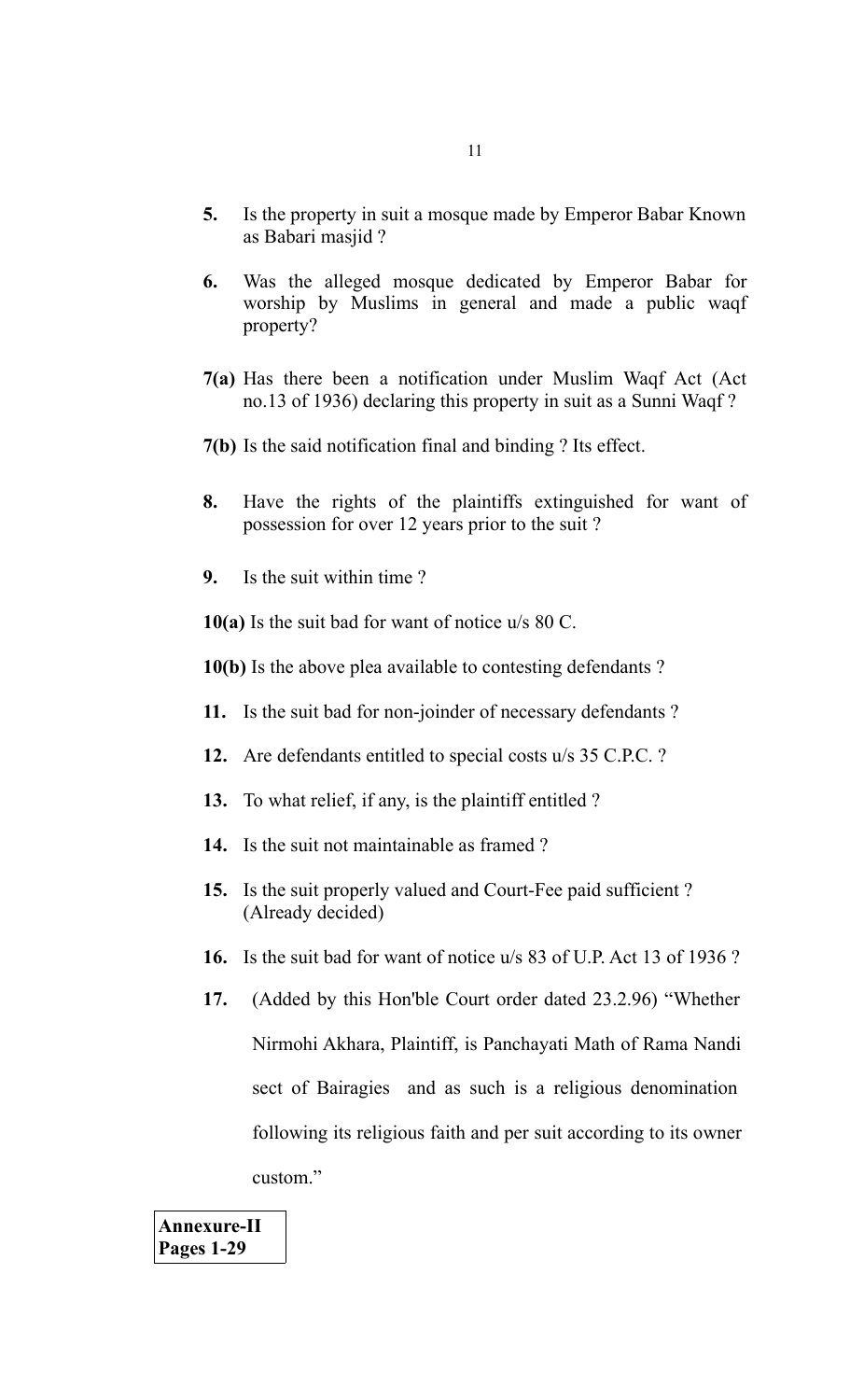# **Statement under Order 10 Rule 2 C.P.C. in O.O.S. No. 3 of 1989** 17.5.63

Present: Sri Sarav Jeet Lal, advocate for plaintiff. And Sri Mohd. Ayub, advocate for defendants 7 & 8.

Shri Sarab Jeet Lal, advocate states as follows:

The plaintiff claims that this property in suit is believed to be the birth place of Lord Ram Chandra Ji. So there is a temple of Lord Ram Chandra on it. The plaintiff claims that this temple is in the management and of control of the plaintiff. It is further clarified that this property is not dedicated to the Idol although the temple is made in the land which is the birth place of Lord Ram. It is owned by the plaintiff and the temple was made by the plaintiff. It is added that the present suit is confined to property shown by letters E, F, G, I, J, K, L. although in directions were shown by letters E, F, G, H, P, N, M, L, E belongs to the plaint.

Sd/-illegible Sd/-illegible Sarab Jeet Lal & Mohd.Ayub Civil Judge,

17.5

## **FINDINGS**

## **ISSUES NO. 1, 5 AND 6**

- **1. Is there a temple of Janam Bhumi with idols installed therein as alleged in para 3 of the plaint ?**
- **5. Is the property in suit a mosque made by Emperor Babar Known as Babari masjid ?**
- **6. Was the alleged mosque dedicated by Emperor Babar for**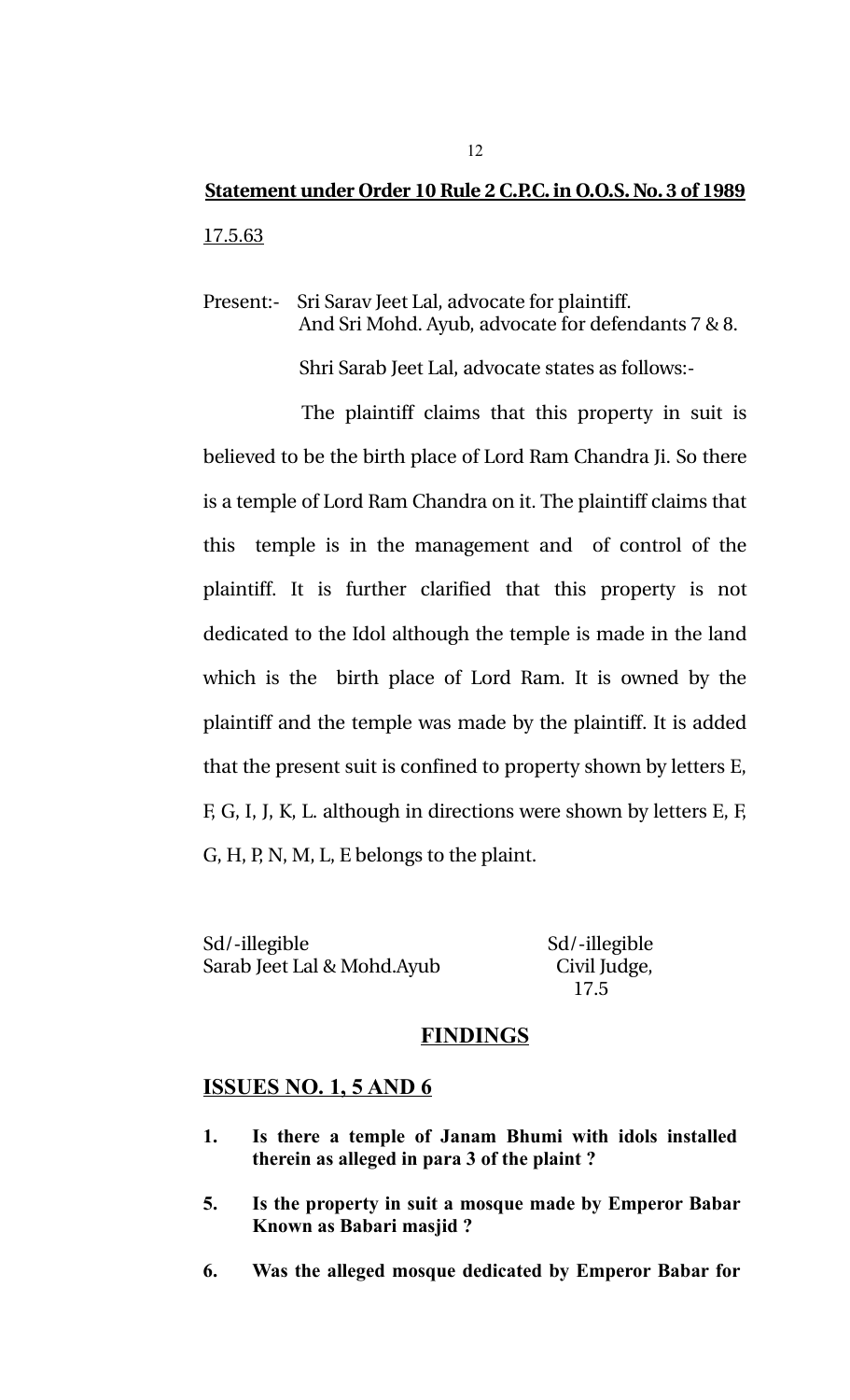## **worship by Muslims in general and made a public waqf property ?**

## **FINDINGS**

These issue are interrelated. I have already recorded finding in leading case O.O.S No.4 of 1989. The copy of the judgment be placed on record. In view of the finding of issues no. 1, 1(a),(b), 1-B(b),19(d), 19(e) and 19(f) no separate finding is required as the issues are identical issues in this case. These issues are decided in terms of the decision of issues no. 1,  $1(a)$ ,  $1(b)$ ,  $1B(b)$ ,  $12$ ,  $19(d)$ , 19(e) and 19(f) of O.O.S. No. 4 of 1989. The disputed structure has already been demolished on 06.12.1992 and there is no evidence to establish that at the disputed structure there was any temple inside the structure belonging to plaintiff no.1, in which he installed the idol of Lord Ram Chandra Ji, Laxman Ji and Saligram Ji from times immemorial.

#### **ISSUES NO. 2, 3,4 AND 8**

- **2. Does the property in suit belong to the plaintiff No.1 ?**
- **3. Have plaintiffs acquired title by adverse possession for over 12 years ?**
- **4. Are plaintiffs entitled to get management and charge of the said temple ?**
- **8. Have the rights of the plaintiffs extinguished for want of possession for over 12 years prior to the suit ?**

## **FINDINGS**

These issues are interrelated and can be taken up together. These issues are identical to the issues already decided in O.O.S.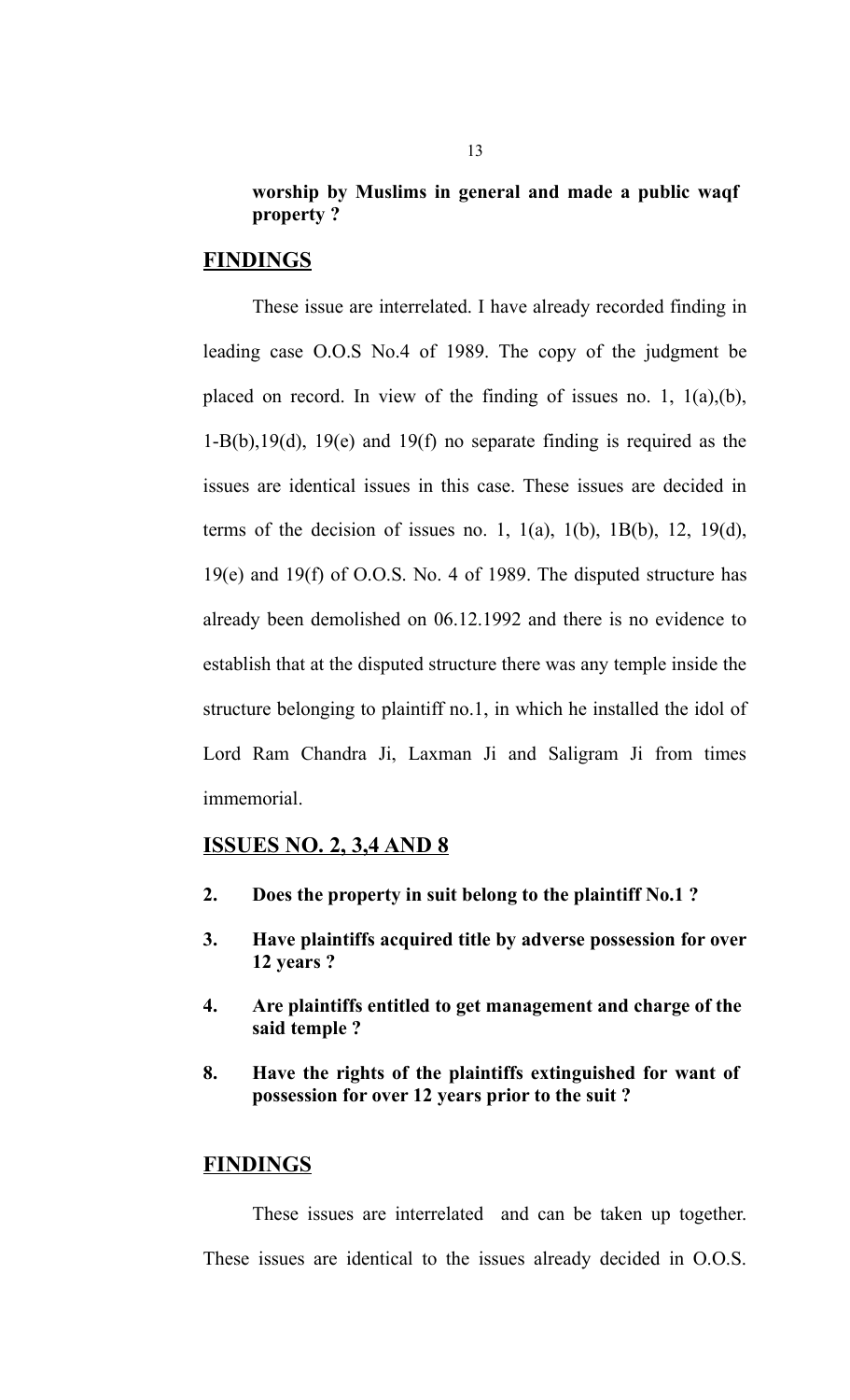No.4 of 1989. Thus, in view of the findings of issue no.1B(c), 2, 4, 10, 11, 12, 13, 14, 15, 19(a), 19(b), 19(c), 27 & 28 no separate finding is required. Accordingly, the above issues are decided in terms of issues already decided in O.O.S. No.4 referred to above.

## **ISSUES NO. 7(a), 7(b) & 16**

- **a. Has there been a notification under Muslim Waqf Act (Act no.13 of 1936) declaring this property in suit as a Sunni Waqf ?**
- **b. Is the said notification final and binding ? Its effect.**
- **16. Is the suit bad for want of notice u/s 83 of U.P. Act 13 of 1936 ?**

## **FINDINGS**

These issues are interrelated can conveniently be decided at one place. In the leading case issues no.  $5(a)$ ,  $5(b)$ ,  $5(c)$ ,  $5(d)$ ,  $5(e)$ , 5(f), 7(b), 17, 18, 20(a), 20(b), 23, 24, 25 and 26 in O.O.S No. 4 of 1989 relate to the above issues. Accordingly, in view of the findings in the leading case, issues no. 7(a), 7(b) and 16 are decided.

## **ISSUE NO.9**

## **9. Is the suit within time ?**

#### **FINDINGS**

The instant suit was filed on 17.12.59, admitting that the property was attached on 29.12.49. The suit is covered by Article 120 of the Limitation Act, 1908. It should have been filed within six years of the institution of the suit.

This issue is identical to the issue no. 3 decided in O.O.S. No. 4 of 1989. Accordingly, the issue is decided in terms of the finding of issue no.3 of O.O.S. No. 4 of 1989.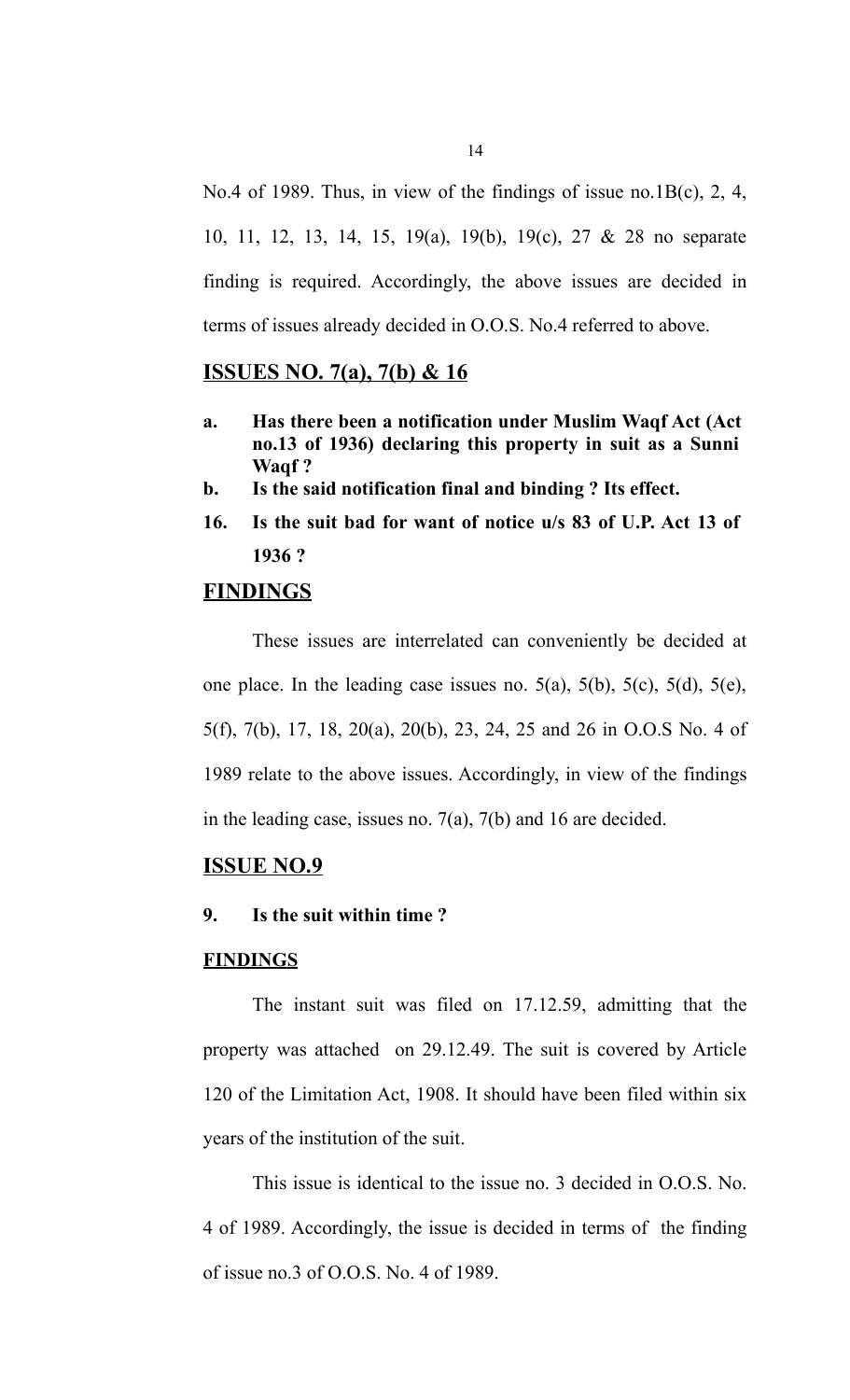#### **ISSUE NO.10(a) & 10(b)**

- **a. Is the suit bad for want of notice u/s 80 C.**
- **b. Is the above plea available to contesting defendants ?**

#### **FINDINGS**

Issues No. 10(a) and 10(b) are interrelated and they can be decided at one place. It has been contended on behalf of plaintiff that the suit was instituted after giving a valid notice under Section 80 of C.P.C. On behalf of defendants it has been denied but they have failed to substantiate as to how they were not served with the notice before institution of the suit. It further provides that it is not the case of the plaintiffs that they were not served with the notice nor it has been alleged from their side that the notice was defective. Consequently, there is no material before this Court to substantiate the plea raised before this Court by the defendants. Issue No.10(a) and 10(b) are decided, accordingly, in favour of the plaintiff and against the defendants.

## **ISSUE NO.11**

#### **Is the suit bad for non-joinder of necessary defendants ?**

## **FINDINGS**

This issue is identical to issue no.21 of O.O.S. No. 4 of 1989. In view of the finding on the leading case, the issue is decided accordingly.

## **ISSUE NO.14**

**Is the suit not maintainable as framed ?**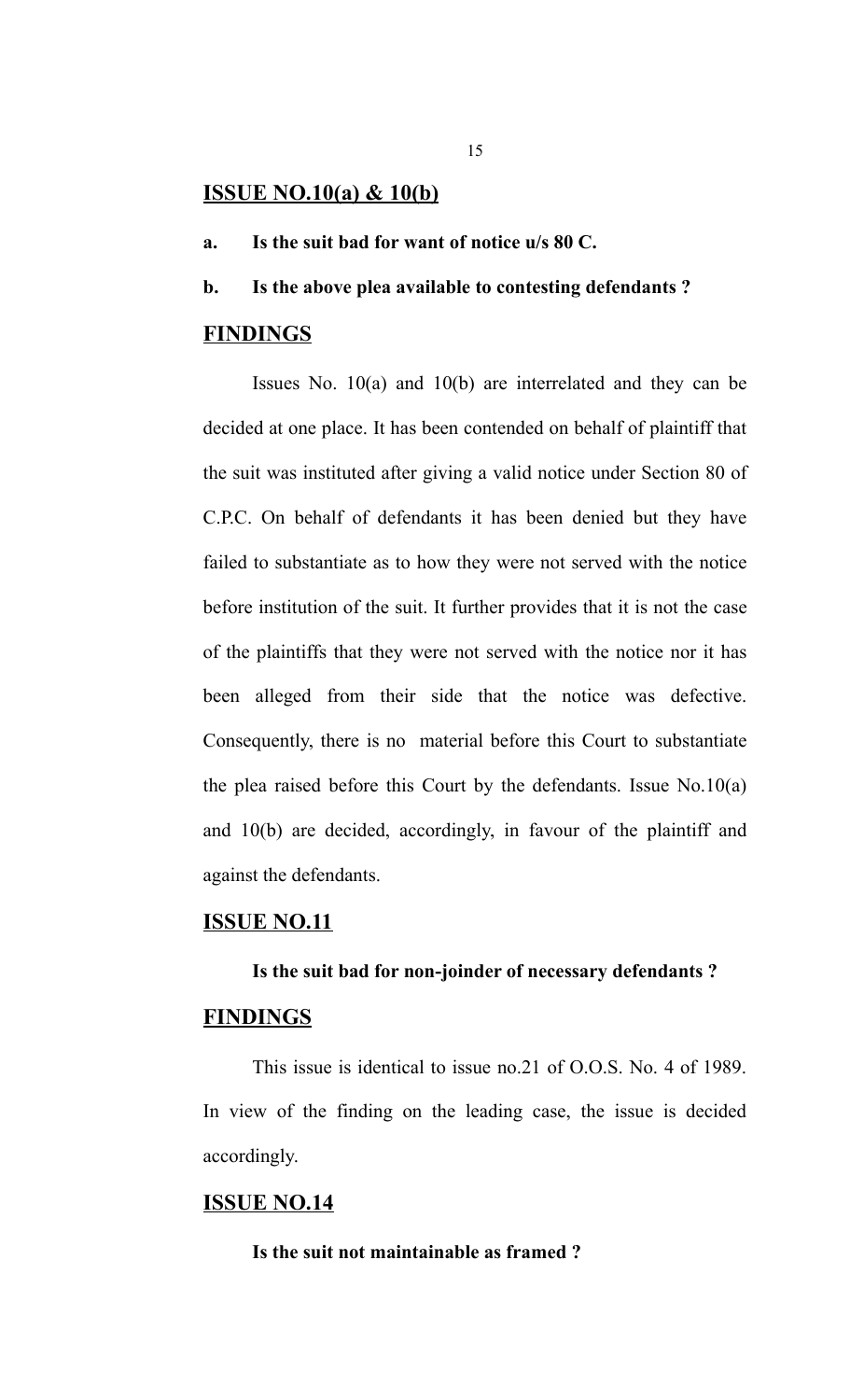## **FINDINGS**

On behalf of defendants it has nowhere been argued as to how the suit has wrongly been framed. The suit was properly registered. No material has been placed before this Court to show as to how the suit is not maintainable. Consequently, issue no.14 is decided in favour of the plaintiffs and against the defendants.

## **ISSUE NO.17.**

**(Added by this Hon'ble Court order dated 23.2.96) "Whether Nirmohi Akhara, Plaintiff, is Panchayati Math of Rama Nandi sect of Bairagies and as such is a religious denomination following its religious faith and per suit according to its owner custom."**

#### **FINDINGS**

Plaintiff claims at para 1 and 4(a) of O.O.S. No.3/89 as under:-

Thus, according to the plaintiffs, Nirmohi Akhara is a religious denomination and prior to the filing of the suit on 19.3.49 a deed was also registered regarding the customs of the Akhara. The Deed has also been filed. Defendants have simply denied the aforesaid facts. But on behalf of the plaintiffs, Mahant Bhaskar Das, DW3/1 has been produced. He has proved the averments made in the plaint referred to above. It has also been submitted that it is a religious denomination. The witnesses were examined but there is no material on record to discredit the aforesaid version. It has further been urged that this Akhara which is a religious denomination was founded by Ramanandi in the 14<sup>th</sup> century and thereafter various Mahant looked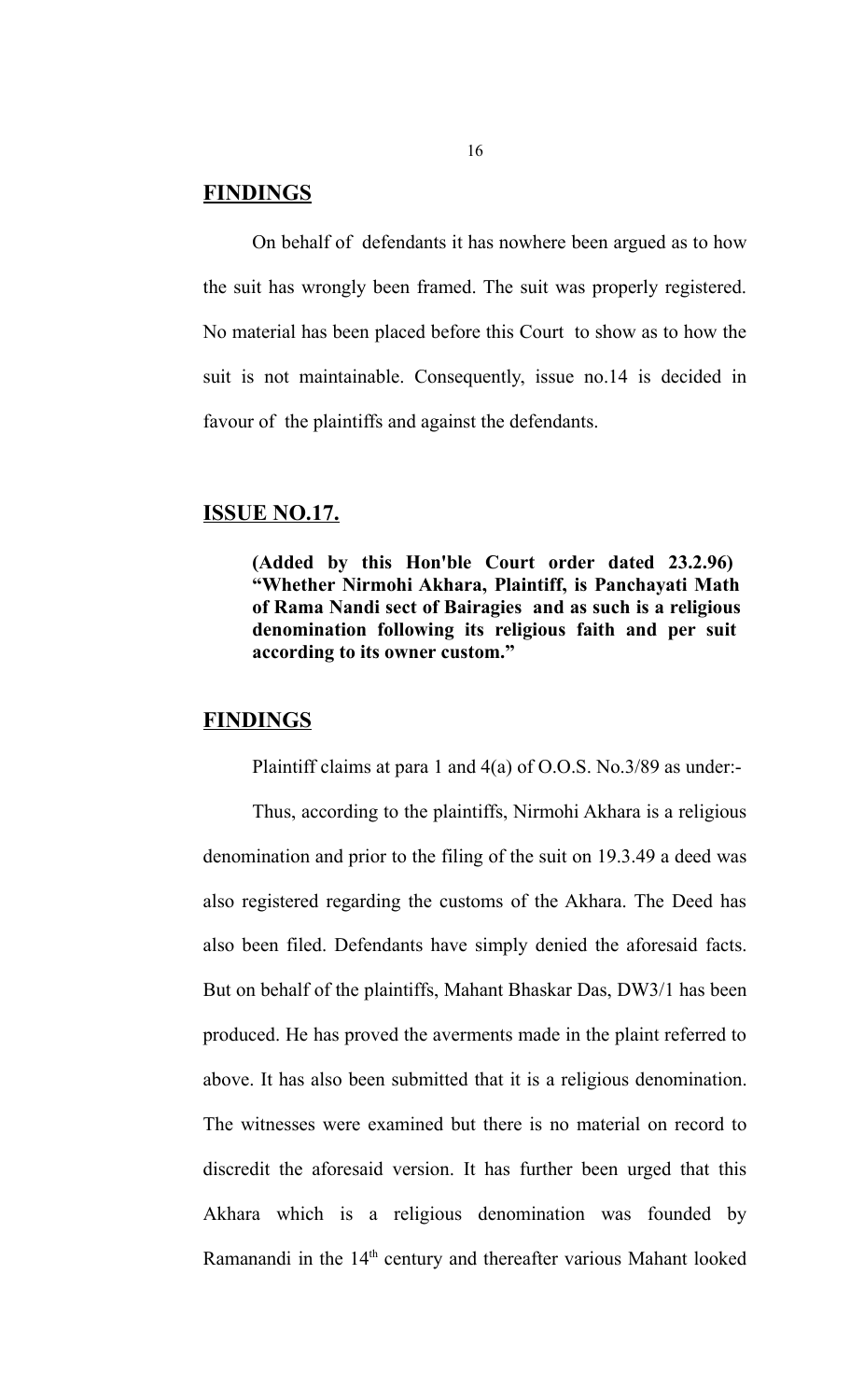after the Akhara whose names are referred at paras 42 and 43 of the statement of the witnesses. There is nothing in the cross-examination to discredit the testimony of the aforesaid witnesses.

The aforesaid version has been corroborated by the statement of Raja Ramachandracharya, DW3/20. He has corroborated the assertion of Mahant Bhaskar Das. Thus, on the basis of the testimony of these two witnesses and when there is no proper challenge on the part of the defendants, I hold that Nirmohi Akhara is a Panchayati of Ramanandi sect of Baragies and as such is religious denomination. The custom has already been registered in the year 1949. Issue no. 17 is decided in favour of the plaintiff and against the defendants.

#### **ISSUE NO.15**

## **Is the suit properly valued and Court Fee paid sufficient?**

## **FINDINGS.**

This issue has already been decided which shall form part of the judgement.

## **ISSUES NO.12 & 13**

12. Are defendants entitled to special costs u/s 35 C.P.C. ?

## **13. To what relief, if any, is the plaintiff entitled ?**

## **FINDINGS**

The plaintiffs are not entitled for the relief claimed but on